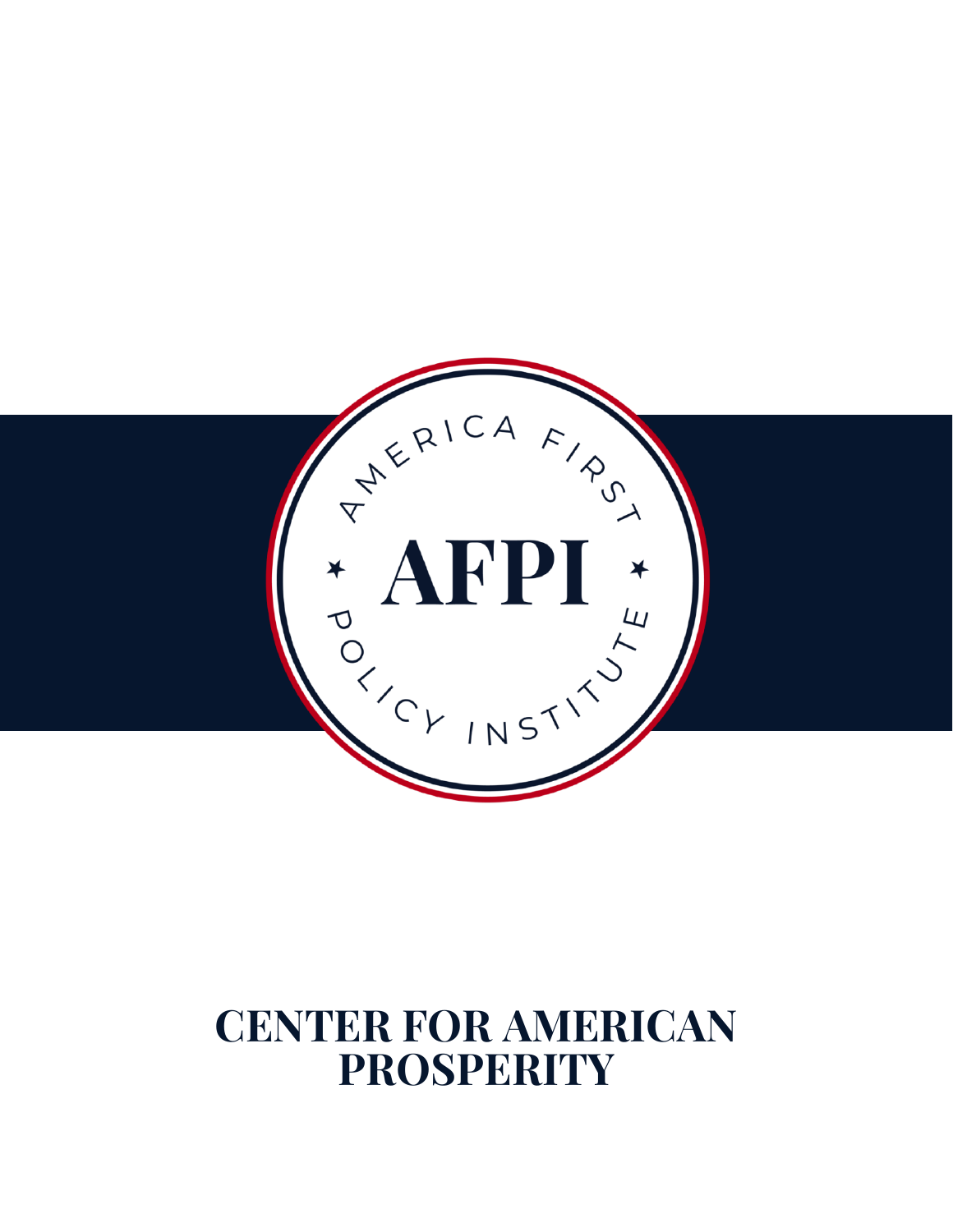## *Free Americans Prosper*

The economic success of the Nation is driven by the individual will and genius of free men and women aspiring to achieve their dreams and further prosperity for themselves and their families. Our Nation declared its independence in part because of a system of commerce that did not put the prosperity of Americans first and hindered, rather than embraced, the individual aspirations of Americans. In establishing a new nation in such form to affect the "Safety and Happiness" ([U.S., 1776\)](https://www.archives.gov/founding-docs/declaration-transcript) of American citizens, our Founding Fathers sought to unleash the power of entrepreneurship and free enterprise so that Americans "who are possessed of the spirit of Commerce—who see and who will pursue their advantages, may atchieve (sic) almost anything" ([Washington, 1784\)](https://founders.archives.gov/documents/Washington/04-02-02-0082#:~:text=A%20people%20however%2C%20who%20are,trade%20of%20that%20Western%20World.). The America First Policy Institute's Center for American Prosperity is dedicated to advancing public policy that puts the prosperity of American citizens first, to restoring and preserving the American free enterprise system, to defending American workers and their families, to promoting growth that lifts up forgotten communities, and to celebrating the innovative spirit of the American people.

The history of American prosperity was shaped by great entrepreneurs—from the Wright Brothers, Henry Ford, and Thomas Edison—just as much as it was shaped by the relentless efforts of the residents of Kitty Hawk who aided the First Flight, the workers assembling millions of Model T cars, and the brave linemen who first brought electricity to thousands of homes. The future of American prosperity depends on ensuring the entrepreneurs of today and tomorrow are free to "pursue their advantages" ([Washington, 1784\)](https://founders.archives.gov/documents/Washington/04-02-02-0082#:~:text=A%20people%20however%2C%20who%20are,trade%20of%20that%20Western%20World.) and on supporting American workers and their families with robust economic growth while defending them from the foreign powers, special interests, and expansive government that seek to empower and enrich themselves at the expense of the prosperity of American citizens. The America First Policy Institute's Center for American Prosperity will be on the front lines of promoting policy that seeks to reinvigorate the "spirit of Commerce" ([Washington, 1784\)](https://founders.archives.gov/documents/Washington/04-02-02-0082#:~:text=A%20people%20however%2C%20who%20are,trade%20of%20that%20Western%20World.) referenced by then-General George Washington nearly two and a half centuries ago. It is through this spirit—when Americans are free to pursue and achieve their dreams—that American prosperity reached unprecedented heights and will continue to achieve more than ever thought possible. The Center for American Prosperity will endeavor to research and educate the American public on policy grounded in the fundamental ideal that free Americans prosper.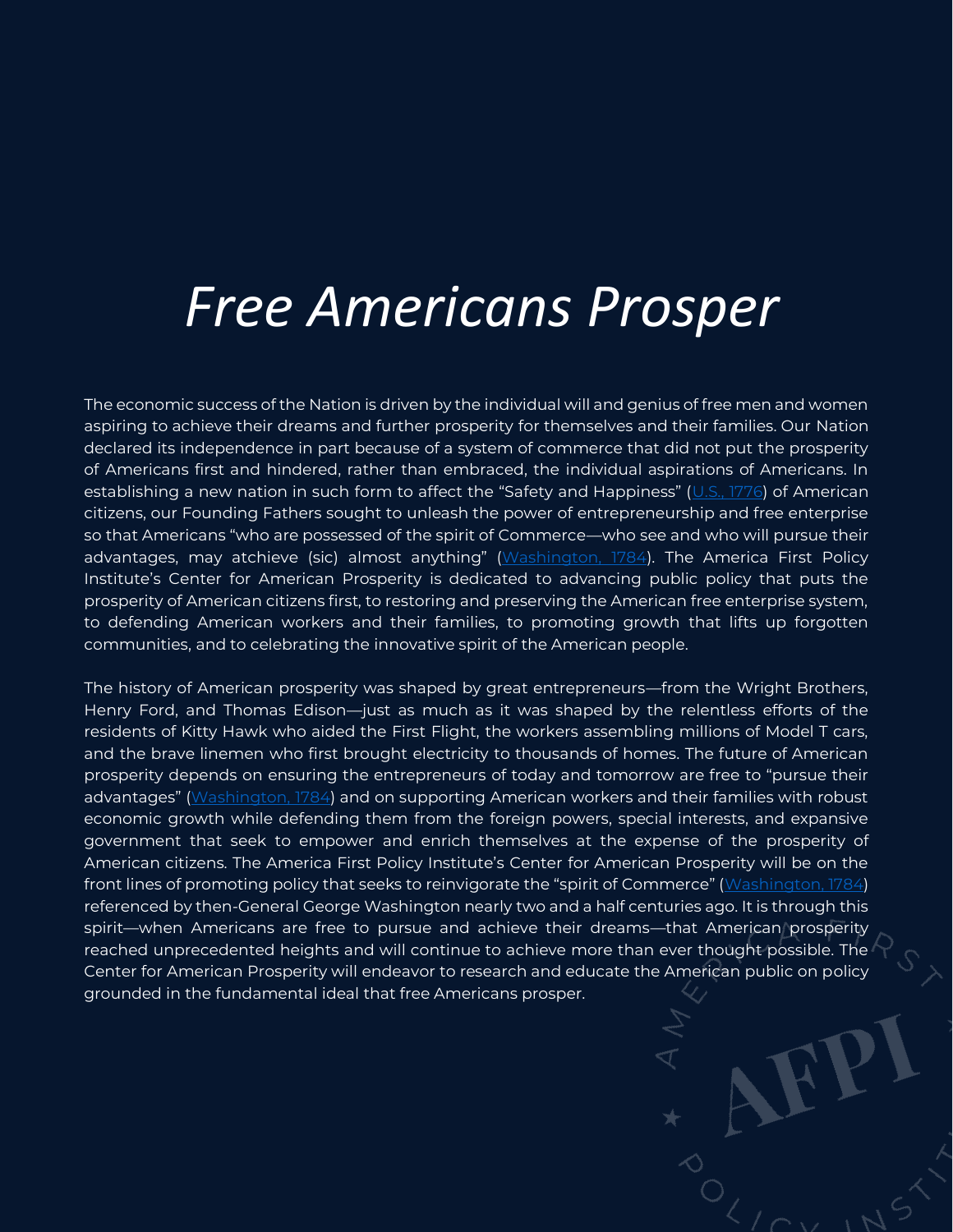#### WHERE AMERICA IS NOW

The future trajectory of American prosperity sits at a crossroads. Divergent views exist across the spectrum of economic policy, including the relationship between the public and private sectors, taxation, regulation, government spending, and trade. The path we take as a Nation will define our future. On the heels of the most severe negative economic shock since the Great Depression, despite a swift and strong recovery from the pandemic, long-term challenges remain that call for a strategic response grounded in principled and evidencebased policy solutions.

If the current America returns to the failed policies of the past, rather than building on the transformative economic policies of 2017 to 2020, the next 3 decades will pose tremendous challenges to the future of American prosperity. The non-partisan Congressional Budget Office (CBO) projects that real economic growth will steadily decline over the next 30 years, averaging just 2.2 percent over the next decade and falling to an average pace of 1.6 and 1.5 percent, respectively, in the 2 subsequent decades [\(CBO, 2021\)](https://www.cbo.gov/system/files/2021-03/56977-LTBO-2021.pdf). This frail pace of growth is projected to be accompanied by a decline in labor force participation within the next 3 decades to an average rate of just 60.1 percent—the lowest since 1969 and far below the 2000 peak of 67.3 percent [\(CBO, 2021](https://www.cbo.gov/system/files/2021-03/56977-LTBO-2021.pdf)). Meanwhile, the size of the federal government's debt relative to the size of the economy is projected to explode, doubling over the next 30 years and reaching 200 percent of total economic output by 2051. For perspective, current federal debt—inclusive of the extensive pandemic relief over the past year—as a share of Gross Domestic Product (GDP) is similar to World War II levels. However, whereas federal debt as a share of GDP fell swiftly following World War II, the CBO projects the debt share to skyrocket over the next 3 decades to the point where the cost of servicing the debt alone will triple to representing over a quarter of all federal spending by 2051 [\(CBO, 2021\)](https://www.cbo.gov/system/files/2021-03/56977-LTBO-2021.pdf). Absent a dramatic course correction, these trends threaten to create headwinds for blue-collar wages, middle-class incomes, broad-based employment opportunities, business dynamism, and macroeconomic stability.

The pandemic interrupted the longest period of economic expansion on record and came on the heels of 3 years of unprecedented economic gains, most especially for America's communities forgotten by the policies of previous administrations [\(CEA, 2021\)](https://trumpwhitehouse.archives.gov/wp-content/uploads/2021/01/Economic-Report-of-the-President-Jan2021.pdf). In 2020, before the pandemic and amidst the strong economic gains of the 2017-19 period, two-thirds of Americans were satisfied with the state of the economy and nearly three-quarters expected to be better off financially in the following year [\(Brenan 2021,](https://news.gallup.com/poll/329363/satisfaction-five-key-societal-issues-plummets.aspx) [Reinhart 2020\)](https://news.gallup.com/poll/284264/record-high-optimism-personal-finances.aspx). While the pandemic was the worst negative shock to the U.S. economy since the Great Depression, interrupting these historic economic gains and high level of American optimism, the response of the federal government through the Coronavirus Aid, Relief, and Economic Security (CARES) Act and related packages, Operation Warp Speed (OWS), and executive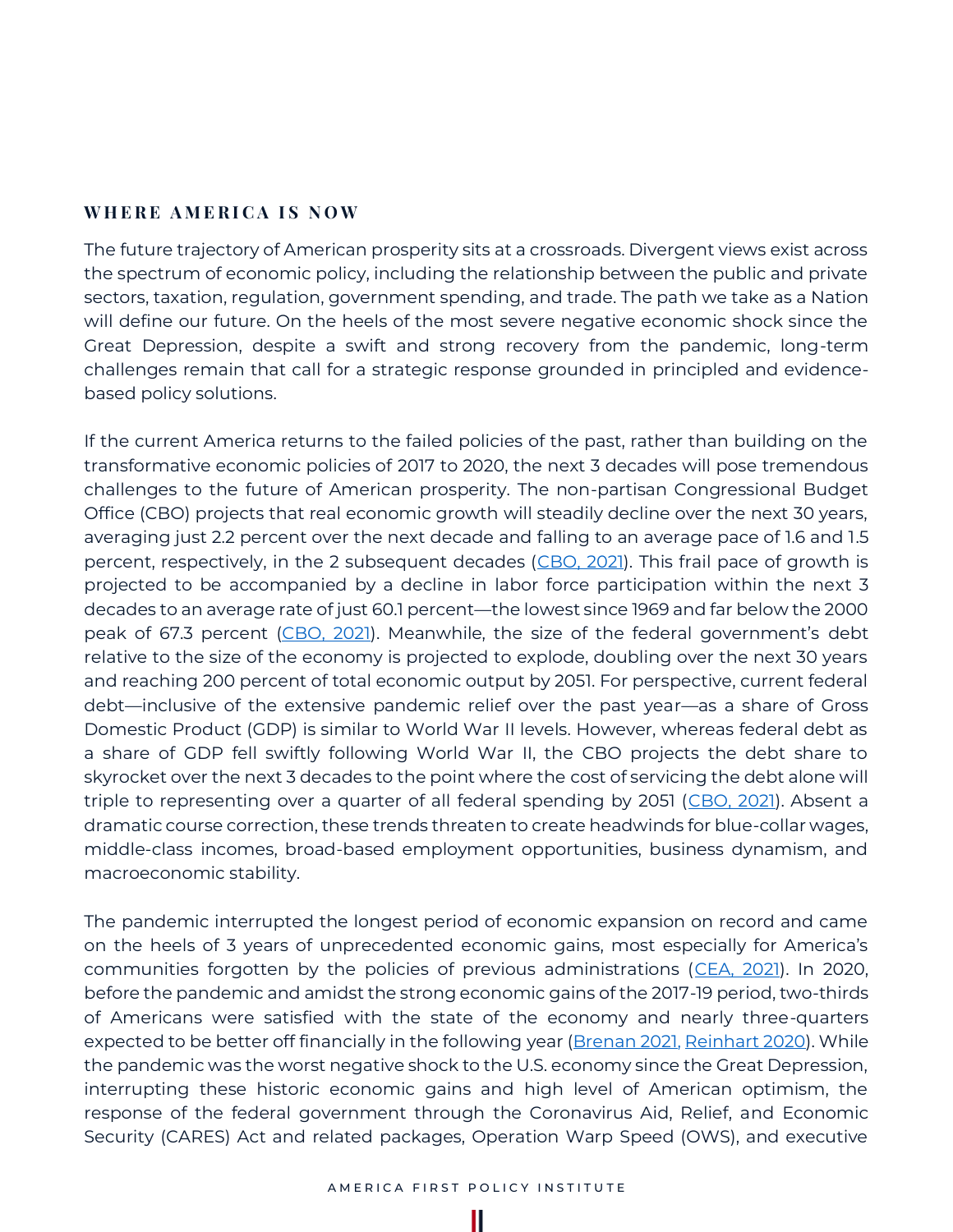action helped build a bridge to the other side of the pandemic's destruction while enabling a robust and historic recovery [\(CEA, 2021\)](https://trumpwhitehouse.archives.gov/wp-content/uploads/2021/01/Economic-Report-of-the-President-Jan2021.pdf).

As the country continues on the path to full recovery put in motion by this suite of policies implemented in 2020, the views of Americans about different economic systems shed light on the promise of pro-growth policies that garner public support. As of 2019, 57 percent of Americans maintained a negative view of socialism while 87 percent had a positive view of the free enterprise system [\(Jones & Saad, 2019\)](https://news.gallup.com/poll/268295/support-government-inches-not-socialism.aspx). The same survey found that small businesses—a key focus of the CARES Act through the Paycheck Protection Program (PPP)—had a 97 percent favorability rating and entrepreneurs had a 90 percent favorability rating. Even more recently, a 2021 survey found that 64 percent of U.S. voters were opposed to tax increases, with only 22 percent supporting an increase in taxes [\(Rasmussen, 2021\)](https://www.rasmussenreports.com/public_content/business/taxes/nearly_two_thirds_oppose_higher_taxes). Policies that reduce the burden of taxation on the middle class and small businesses, remove burdensome regulations so that entrepreneurs are free to innovate and create, and focus on boosting the wages and well-being of American workers and American families first, will not only improve the U.S. economic outlook, but are proven to be widely supported by the American people [\(CEA, 2020a;](https://trumpwhitehouse.archives.gov/wp-content/uploads/2020/02/2020-Economic-Report-of-the-President-WHCEA.pdf) [Rasmussen, 2021;](https://www.rasmussenreports.com/public_content/business/taxes/nearly_two_thirds_oppose_higher_taxes) [Jones & Saad, 2019\)](https://news.gallup.com/poll/268295/support-government-inches-not-socialism.aspx). Furthermore, their record of implementation over the course of the prior administration proves their efficacy and capacity [\(CEA, 2020a\)](https://trumpwhitehouse.archives.gov/wp-content/uploads/2020/02/2020-Economic-Report-of-the-President-WHCEA.pdf).

#### WHY AFPI IS ESSENTIAL

Division remains on how best to define, achieve, and further American prosperity for our Nation's citizens. While some view American prosperity as the product of government grand design bestowed upon the people within our borders and beyond, others hold a different vision, one grounded in the evidence of the past and in the founding principles of the Nation. This vision holds that American prosperity is earned by the individual through their own inherent skill, creativity, and determination—and that government serves to secure the right of the individual to pursue this prosperity, defending Americans from corrosive forces including concentrated corporate power, corrupt special interests and foreign governments, as well as self-serving politicians and bureaucrats —that seek to limit competition in order to expand and retain their own power and profit. The America First Policy Institute (AFPI) plays a crucial role in researching and identifying evidence that demonstrates the success of this vision, as well as educating the American people on policies that further this vision for the benefit of all.

The United States is in the midst of a polarizing policy divide. The people of the country are split on partisan issues and increasingly unwilling to agree on basic facts or engage with each other in good faith. AFPI has the opportunity to impact the public discourse by providing insight and analysis to educate all Americans especially the middle class and the younger generations who will shape the atmosphere for decades to come on all issues. As Milton Friedman famously said, "The record of history is absolutely crystal clear, that there is no alternative way so far discovered of improving the lot of the ordinary people that can hold a candle to the productive activities that are unleashed by the free-enterprise system"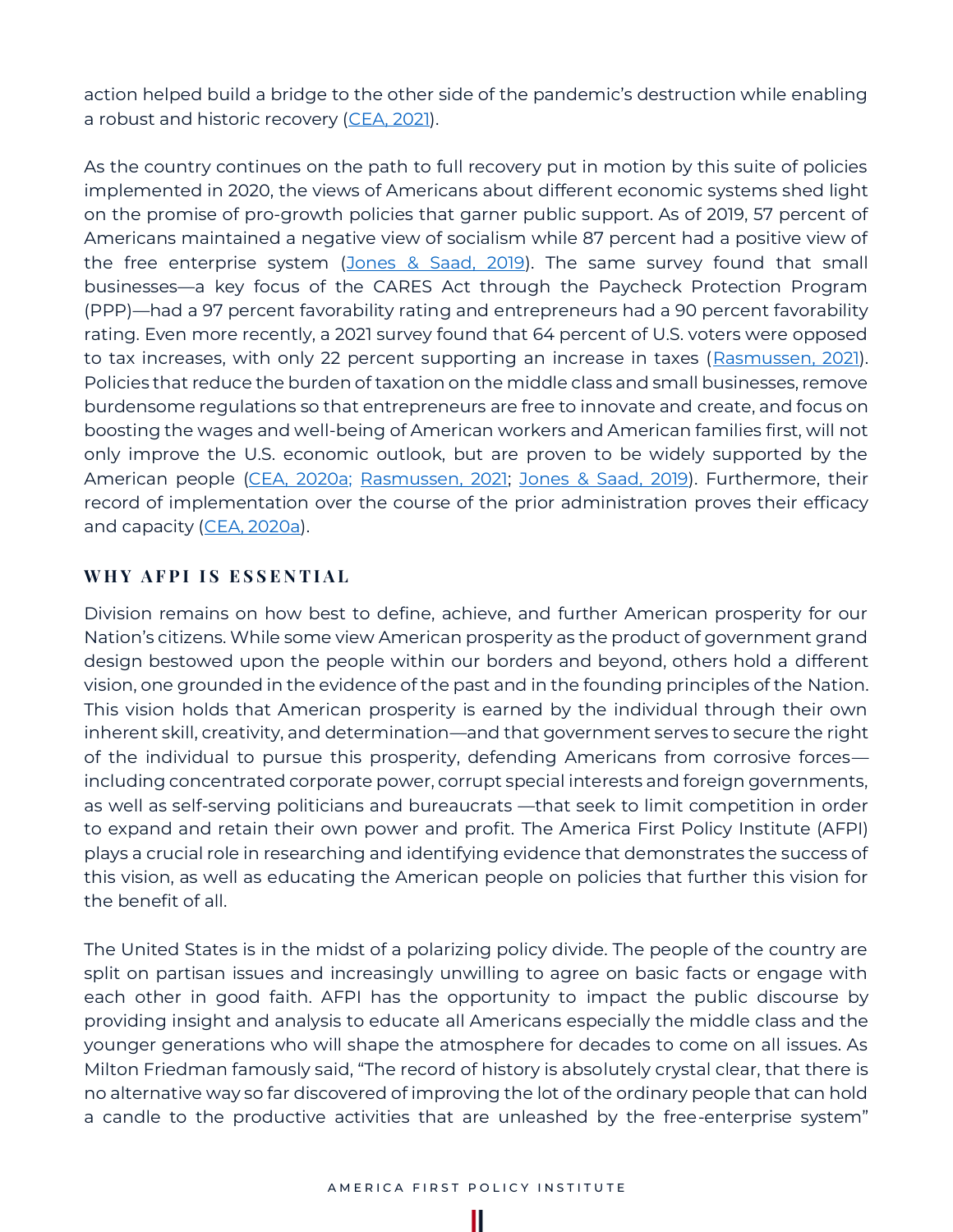[\(Friedman, 1979](https://www.wsj.com/articles/notable-quotable-milton-friedman-1434318595)). AFPI's Center for American Prosperity will review and educate the public on policies that promote free enterprise, the American worker, and the American dream.

#### BUILDING ON A TRANSFORMATIVE AGENDA

President Donald J. Trump's transformative and historic policies put the prosperity and security of American citizens first. He recognized that just as inspiring and impactful were the great heroes of our past—the Wright Brothers, Henry Ford, and Thomas Edison—each American citizen has the potential to achieve greatness if free to create, to build, to invent, to choose, and to prosper. He believed that we are "a people whose heroes live not only in the past, but all around us" ([Trump, 2018\)](https://www.govinfo.gov/content/pkg/DCPD-201800064/pdf/DCPD-201800064.pdf) and the focus of public policy should be to support, defend, and lift up these heroes:

*"They work in every trade. They sacrifice to raise a family. They care for our children at home. They defend our flag abroad. And they are strong moms and brave kids… And this Capitol, this city, and this Nation, belongs entirely to them… Americans fill the world with art and music. They push the bounds of science and discovery. And they forever remind us of what we should never forget: the people dreamed this country, the people built this country, and it is the people who are making America great again." [\(Trump,](https://www.govinfo.gov/content/pkg/DCPD-201800064/pdf/DCPD-201800064.pdf)  [2018\)](https://www.govinfo.gov/content/pkg/DCPD-201800064/pdf/DCPD-201800064.pdf)*

President Trump's policy agenda proved that by freeing these American heroes from burdensome taxation, stifling regulation, government dependence, unfair trade deals, and blind internationalism, Americans prosper. His administration also showed that when disaster of unprecedented scale strikes, the government can and should step in to provide direct relief to the people who require it, rather than to special interests that seek to profit from government stimulus and policy at the expense of the people.

The Trump Administration implemented one of the most pro-growth economic policy agendas in modern history centered on tax relief and reform, historic deregulation, unleashing an energy renaissance and achieving energy independence, and fighting for free, fair, and reciprocal trade. This agenda helped the U.S. economy recover from years of stagnation and resulted in the strongest economy in the world. In the first 3 years of the Trump Administration, 5 million more jobs were created than projected, U.S. real GDP growth was more than double that of the non-U.S. Group of Seven (G7) average, and inequality by multiple measures fell while 7 million Americans were lifted from food stamps. These gains were especially strong for historically disadvantaged groups as record low unemployment rates and record-high median incomes were achieved for African Americans, Hispanic Americans, and Asian Americans [\(CEA, 2020a;](https://trumpwhitehouse.archives.gov/wp-content/uploads/2020/02/2020-Economic-Report-of-the-President-WHCEA.pdf) [CEA, 2021\)](https://trumpwhitehouse.archives.gov/wp-content/uploads/2021/01/Economic-Report-of-the-President-Jan2021.pdf). These policies worked in concert with each other to maintain a laser-sharp focus on lifting up the middle class and creating the strongest labor market possible whereby every American could have the opportunity to find a quality job that matched their skills. To this end, real income for the typical middle-class household increased \$6,000 between 2016 and 2019, having remained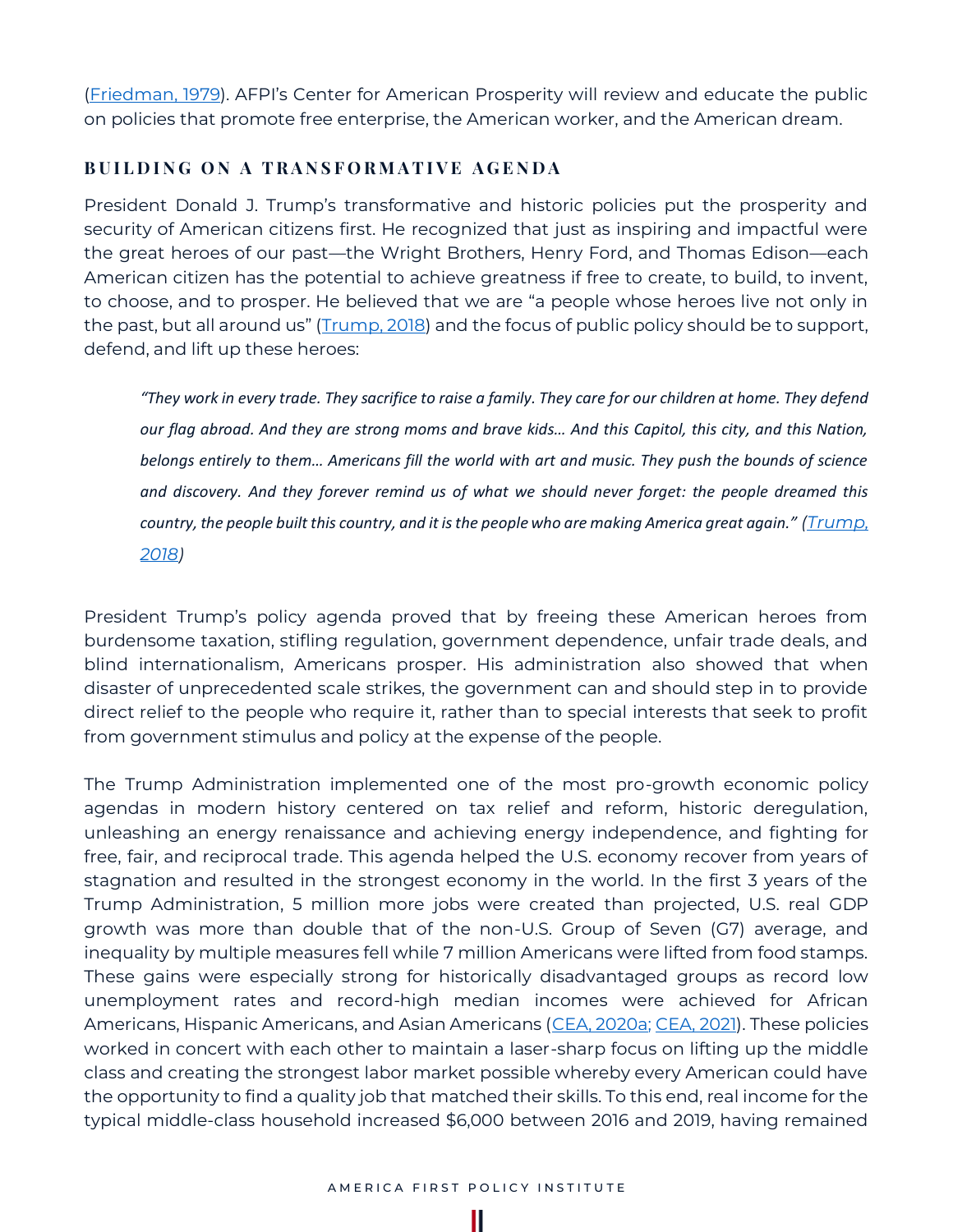completely flat in the previous 15 years. At the end of 2019, three quarters of those finding employment were from the sidelines—those who had given up looking for work entirely while the prime-age labor force expanded by 2.3 million after having shrunk by 1.5 million in prior administration's expansion period ([CEA, 2020b](https://trumpwhitehouse.archives.gov/articles/the-trump-economy-benefits-historically-disadvantaged-americans/)).

The pro-growth policy agenda implemented by the Trump Administration directly enabled the historic economic gains experienced before the pandemic:

- Tax Relief and Reform: Wage, wealth, and income inequality all fell under President Trump following passage of historic tax reform with the bottom half of American households experiencing a 40 percent increase in net worth. Meanwhile, over \$1.5 trillion in earnings previously held abroad poured back into the country [\(CEA 2021,](https://trumpwhitehouse.archives.gov/wp-content/uploads/2021/01/Economic-Report-of-the-President-Jan2021.pdf) [White House 2021\)](https://trumpwhitehouse.archives.gov/trump-administration-accomplishments/).
- Historic Deregulation: The Trump Administration eliminated eight old regulations for every one new regulation throughout the entire 4 years. The deregulatory agenda is projected to save the average American family \$3,100 every year, with savings benefiting lower-income families more than higher-income families [\(CEA, 2019a\)](https://trumpwhitehouse.archives.gov/wp-content/uploads/2019/06/The-Economic-Effects-of-Federal-Deregulation-Interim-Report.pdf).
- Energy Dominance: Building on the shale revolution with its roots in 2005 and the lifting of the crude oil export ban in 2015, the Trump Administration pro-energy policies drove the U.S. to energy dominance. More abundant, affordable American energy drove economic growth. This especially helped lift America's most vulnerable who spend more of their income on energy and fixed costs. For example, in totality, the shale revolution is estimated to save the average American family of four \$2,500 per year in reduced energy costs. Further, as a share of household income, the poorest fifth of households experience five times the savings as the richest fifth of households [\(CEA, 2019b\)](https://trumpwhitehouse.archives.gov/wp-content/uploads/2019/10/The-Value-of-U.S.-Energy-Innovation-and-Policies-Supporting-the-Shale-Revolution.pdf).
- Fair and Reciprocal Trade: The Trump Administration made numerous advances in renegotiating trade deals, perhaps most notably the United States-Mexico-Canada Agreement (USMCA) which is projected in the long run to create 176,000 American jobs, increase U.S. GDP by roughly \$70 billion, and boost U.S. agricultural exports by \$2.2 billion [\(USITC, 2019\)](https://www.usitc.gov/publications/332/pub4889.pdf).

The pandemic interrupted the longest economic expansion on record as the unemployment rate surged to 14.8 percent—a level not seen since the Great Depression—and economic output suffered the worst single quarter of growth on record. Aided by its strong prepandemic foundation and the swift and strategic action taken by the Trump Administration to help American families, workers, and small businesses weather the storm, the U.S. economy once again experienced a robust recovery with 6 in 10 pandemic job losses recovered by the end of 2020, the single largest quarter of economic growth on record witnessed, and the pace of recovery far exceeding expectations [\(CEA, 2021\)](https://trumpwhitehouse.archives.gov/wp-content/uploads/2021/01/Economic-Report-of-the-President-Jan2021.pdf). The success of the CARES Act and subsequent recovery packages throughout 2020, OWS, and executive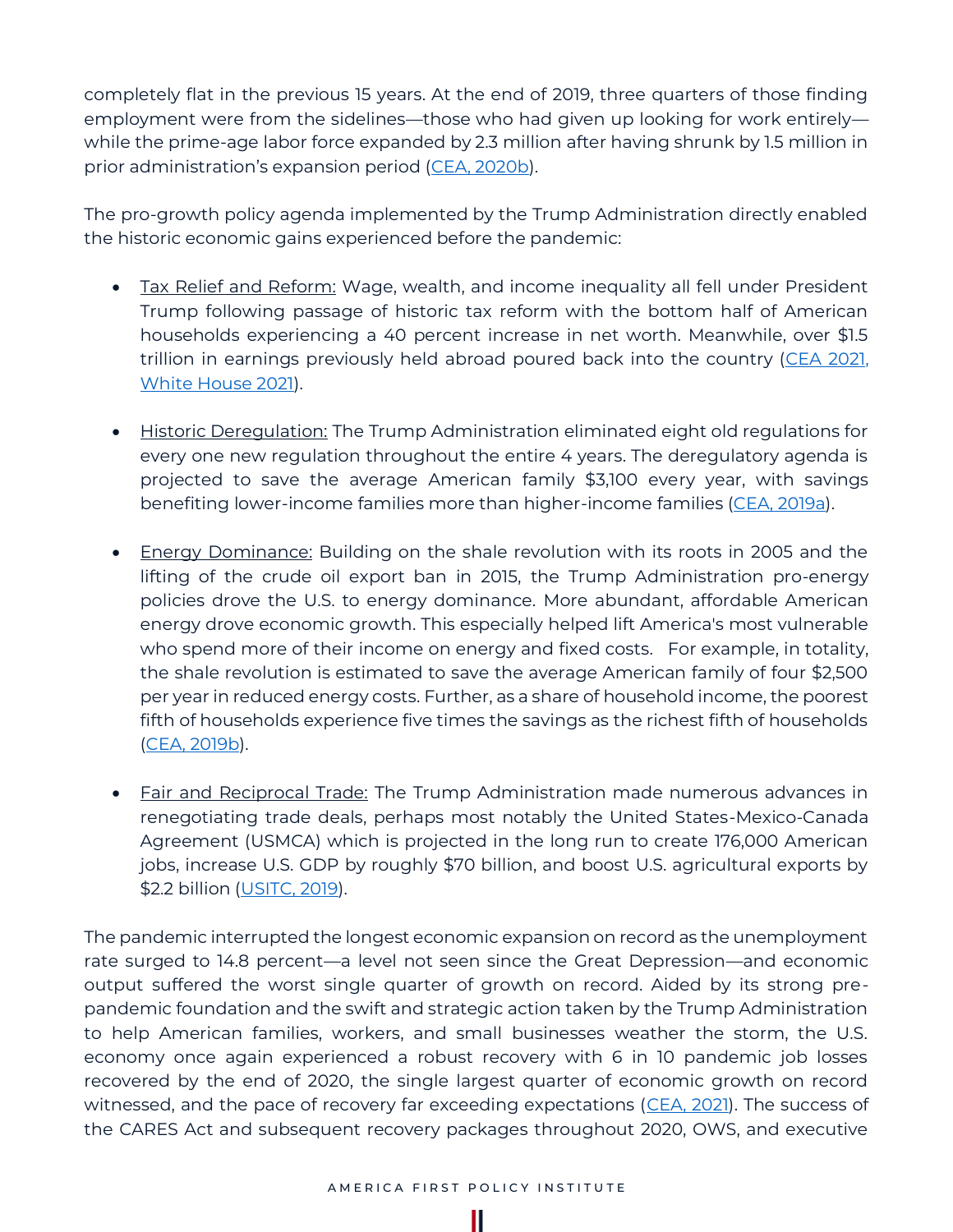actions showed that when disaster strikes, the government should swiftly respond with aid that appropriately matches the scale of the crisis, is directly targeted to those most affected by the crisis, and is designed to prioritize a rapid rebound of prosperity and jobs rather than simply making life more tolerable in an extended downturn. By doing so, economic recovery can be robust, but the government must be prepared to scale down aid as the economy recovers as to not risk instability and to avoid the risk of permanently skewing incentives that are crucial to the free enterprise system. Milton Friedman described this risk, evident throughout history, as "nothing is so permanent as a temporary government program" (Friedman & Friedman, 1984).

#### **P O L I C Y P R I O R I T I E S**

As the U.S. economy emerges from a period of crisis amidst the pandemic, it is time to look to the future and return to the pre-pandemic path of prosperity. Policies that continue to put the American worker and their families first, encourage innovation and entrepreneurship, and take back power from special interests will be crucial in this endeavor. The AFPI Center for American Prosperity will work to research these, among other, policy priorities at the federal, state, and local level of government:

- Tax Relief for America's Middle Class: The middle class currently shoulders the lion's share burden of taxes, yet its interests are rarely at the forefront in Washington, DC. AFPI will develop tax policies that promote economic growth and reward the aspirations of the millions of hard-working middle-class families looking to build a better life for themselves and their families and create a strong and prosperous middle class in order to maintain economic strength.
- Incentivize Job Creation for American Workers: While millions of Americans remain out of work due to the pandemic, AFPI will identify and support policies that encourage robust demand for labor, similar to what was experienced in 2017-19. We must research and identify policies that can get these citizens back to work as quickly as possible. This includes, but is certainly not limited to, federal, state, and local deregulatory efforts, measures that would make permanent the temporary provisions of the growth-enhancing 2017 tax reform, and exploring further bilateral, fair, and reciprocal trade agreements.
- Promote Wage Growth: After decades of stagnating middle-class incomes and working-class wages, policies implemented in the past 4 years helped engineer a remarkable trend reversal that produced robust wage growth for American workers. Growth-inducing economic policies of tax cuts and deregulation led to historic rises in income for all Americans. Identifying policies with a track record of success is vital as Congress and the new administration look to reverse some of these policies.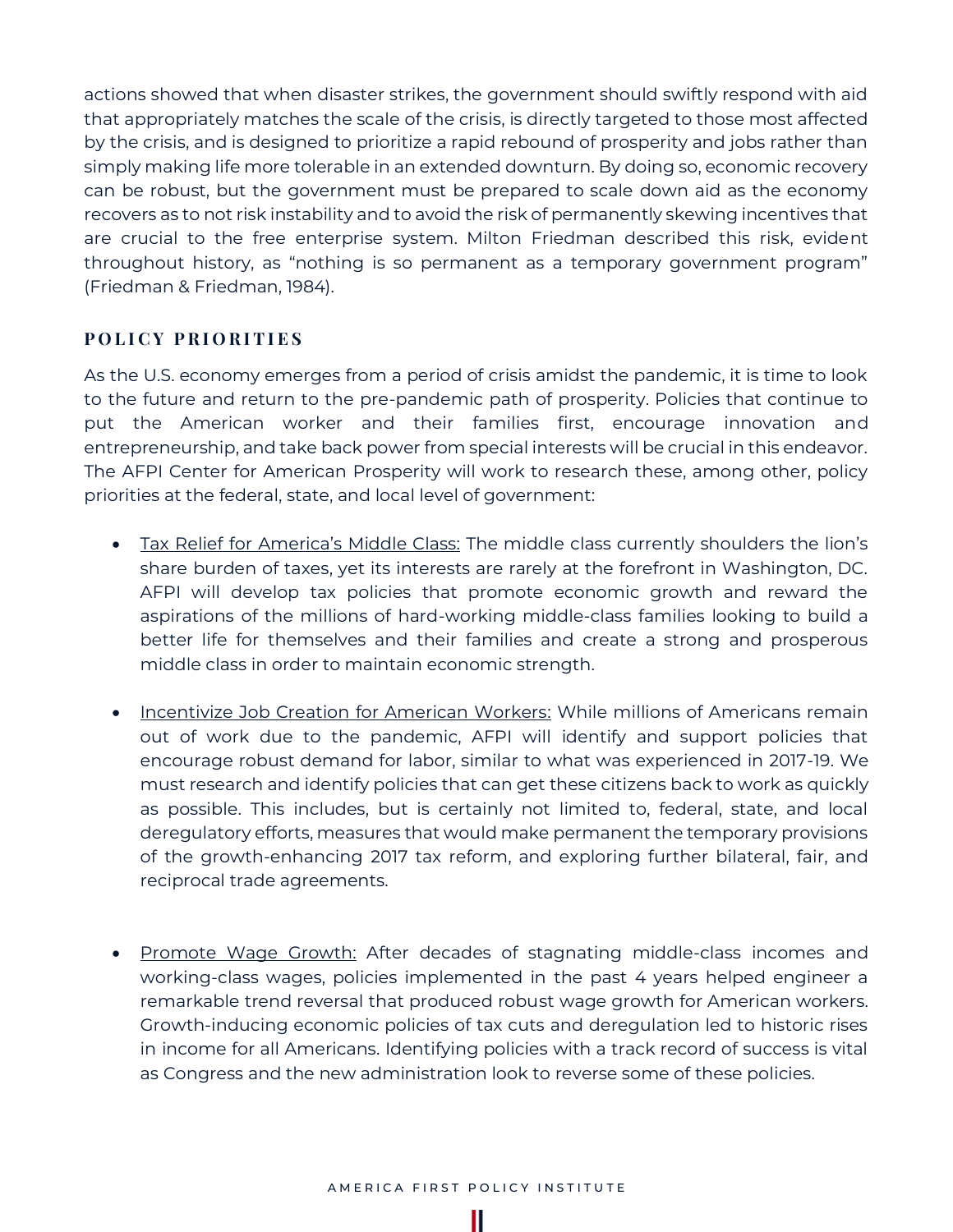- Incentivize Onshoring: The Department of Labor's (DOL) Trade Adjustment Assistance has found that roughly 109,000 American jobs were offshored in 2020 [\(DOL, 2021\)](https://www.dol.gov/agencies/eta/tradeact/data/petitions-determinations). AFPI will explore policies that support robust domestic supply chains and the presence of a diversity of industries and capacities domestically to help lay the foundation for future American prosperity, to better compete strategically with adversaries, and to be better prepared to weather unforeseen future disasters. Furthermore, we must identify policies that artificially induce offshoring.
- Ensure Access to Capital: Access to capital is a foundational pillar of a free market economy. One troubling trend is the use of financial institutions to deny access to capital for reasons other than the financial well-being of investors—whether they be small retail investors, small businesses, or independent firms. Events in recent years including Operation Choke Point, recent divestitures and corporate adoption of Environmental Social Governance policies, and January's r/WallStreetBets movement— underscore how access to capital will be a major political battlefield that AFPI should closely monitor going forward. AFPI will research and develop policies that make it easier for main street businesses, entrepreneurs, and all individual investors to more easily obtain credit and locate investment opportunities.

#### **S T R A T E G I C A P P R O A C H**

The American people are broadly supportive of AFPI's Center for American Prosperity's ideals. The Center's education efforts will seek to communicate directly to the American people how these pro-growth, America first economic policies have a large positive effect on small businesses, entrepreneurs, the free enterprise system, and the strong middle class all of which are broadly held in high regard by the American people. By focusing not just on the effects of anti-growth, America last policies implemented at the federal level, but also the impact of pro-growth, America first policies at the state and local level, AFPI will be on the forefront of reinvigorating the "spirit of Commerce" ([Washington, 1784\)](https://founders.archives.gov/documents/Washington/04-02-02-0082#:~:text=A%20people%20however%2C%20who%20are,trade%20of%20that%20Western%20World.) and a renewal in unprecedented prosperity for all Americans through its educational efforts.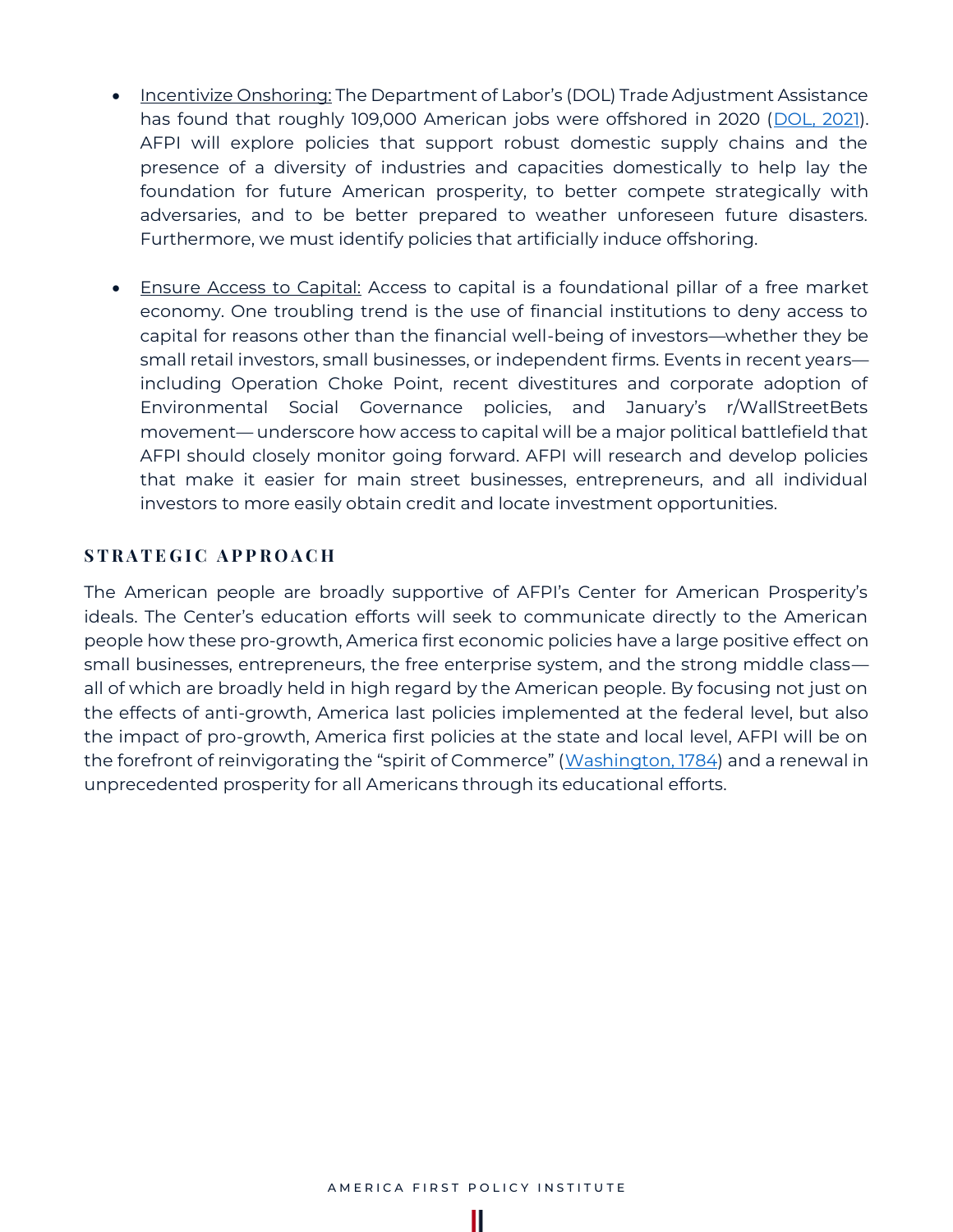#### **W O R K S C I T E D**

- Brenan, M. (2021, February 5). Satisfaction With Five Key Societal Issues in U.S. Plummets. *Gallup*. <https://news.gallup.com/poll/329363/satisfaction-five-key-societal-issues-plummets.aspx>
- CBO (Congressional Budget Office). (2021, March). *The 2021 Long-Term Budget Outlook*. <https://www.cbo.gov/system/files/2021-03/56977-LTBO-2021.pdf>
- CEA (Council of Economic Advisers). (2019a, June). *The Economic Effects of Federal Deregulation since January 2017: An Interim Report*. [https://trumpwhitehouse.archives.gov/wp](https://trumpwhitehouse.archives.gov/wp-content/uploads/2019/06/The-Economic-Effects-of-Federal-Deregulation-Interim-Report.pdf)[content/uploads/2019/06/The-Economic-Effects-of-Federal-Deregulation-Interim-Report.pdf](https://trumpwhitehouse.archives.gov/wp-content/uploads/2019/06/The-Economic-Effects-of-Federal-Deregulation-Interim-Report.pdf)
- CEA (Council of Economic Advisers). (2019b, October). *The Value of U.S. Energy Innovation and Policies Supporting the Shale Revolution*. [https://trumpwhitehouse.archives.gov/wpcontent/uploads/2019/10/The-Value-of-U.S.-Energy-](https://trumpwhitehouse.archives.gov/wpcontent/uploads/2019/10/The-Value-of-U.S.-Energy-Innovation-and-Policies-Supporting-the-Shale-Revolution.pdf)[Innovation-and-Policies-Supporting-the-Shale-Revolution.pdf](https://trumpwhitehouse.archives.gov/wpcontent/uploads/2019/10/The-Value-of-U.S.-Energy-Innovation-and-Policies-Supporting-the-Shale-Revolution.pdf)
- CEA (Council of Economic Advisers). (2020a, February). *Economic Report of the President*. [https://trumpwhitehouse.archives.gov/wp-content/uploads/2020/02/2020-Economic-Report](https://trumpwhitehouse.archives.gov/wp-content/uploads/2020/02/2020-Economic-Report-of-the-President-WHCEA.pdf)[of-the-President-WHCEA.pdf](https://trumpwhitehouse.archives.gov/wp-content/uploads/2020/02/2020-Economic-Report-of-the-President-WHCEA.pdf)
- CEA (Council of Economic Advisers). (2020b, February 20). *The Trump Economy Benefits Historically-Disadvantaged Americans.* [https://trumpwhitehouse.archives.gov/articles/the-trump](https://trumpwhitehouse.archives.gov/articles/the-trump-economy-benefits-historically-disadvantaged-americans/)[economy-benefits-historically-disadvantaged-americans/](https://trumpwhitehouse.archives.gov/articles/the-trump-economy-benefits-historically-disadvantaged-americans/)
- CEA (Council of Economic Advisers). (2021, January). *Economic Report of the President.* [https://trumpwhitehouse.archives.gov/wp-content/uploads/2021/01/Economic-Report-of-the-](https://trumpwhitehouse.archives.gov/wp-content/uploads/2021/01/Economic-Report-of-the-President-Jan2021.pdf)[President-Jan2021.pdf](https://trumpwhitehouse.archives.gov/wp-content/uploads/2021/01/Economic-Report-of-the-President-Jan2021.pdf)
- DOL (U.S. Department of Labor). (2021). *Petitions and Determinations Data*. <https://www.dol.gov/agencies/eta/tradeact/data/petitions-determinations>
- Friedman, M. (1979). Notable & Quotable: Milton Friedman. *Wall Street Journal*. <https://www.wsj.com/articles/notable-quotable-milton-friedman-1434318595>
- Friedman, M. & R. Friedman. (1984). *Tyranny of the Status Quo*. Harcourt Brace Jovanovich.
- Jones, J. & L. Saad. (2019, November 18). U.S. Support for More Government Inches Up, but Not for Socialism. *Gallup*. [https://news.gallup.com/poll/268295/support-government-inches-not](https://news.gallup.com/poll/268295/support-government-inches-not-socialism.aspx)[socialism.aspx](https://news.gallup.com/poll/268295/support-government-inches-not-socialism.aspx)
- Rasmussen Reports. (2021, March 18). *Nearly Two-Thirds Oppose Higher Taxes*. [https://www.rasmussenreports.com/public\\_content/business/taxes/nearly\\_two\\_thirds\\_oppos](https://www.rasmussenreports.com/public_content/business/taxes/nearly_two_thirds_oppose_higher_taxes) [e\\_higher\\_taxes](https://www.rasmussenreports.com/public_content/business/taxes/nearly_two_thirds_oppose_higher_taxes)
- Reinhart, R. (2020, February 5). Record-High Optimism on Personal Finances in U.S. *Gallup*. <https://news.gallup.com/poll/284264/record-high-optimism-personal-finances.aspx>
- The White House. (2021, January). *Trump Administration Accomplishments*. <https://trumpwhitehouse.archives.gov/trump-administration-accomplishments/>
- Trump, D. (2018, January 30). Address Before a Joint Session of the Congress on the State of the Union. *Government Publishing Office*. [https://www.govinfo.gov/content/pkg/DCPD-](https://www.govinfo.gov/content/pkg/DCPD-201800064/pdf/DCPD-201800064.pdf)[201800064/pdf/DCPD-201800064.pdf](https://www.govinfo.gov/content/pkg/DCPD-201800064/pdf/DCPD-201800064.pdf)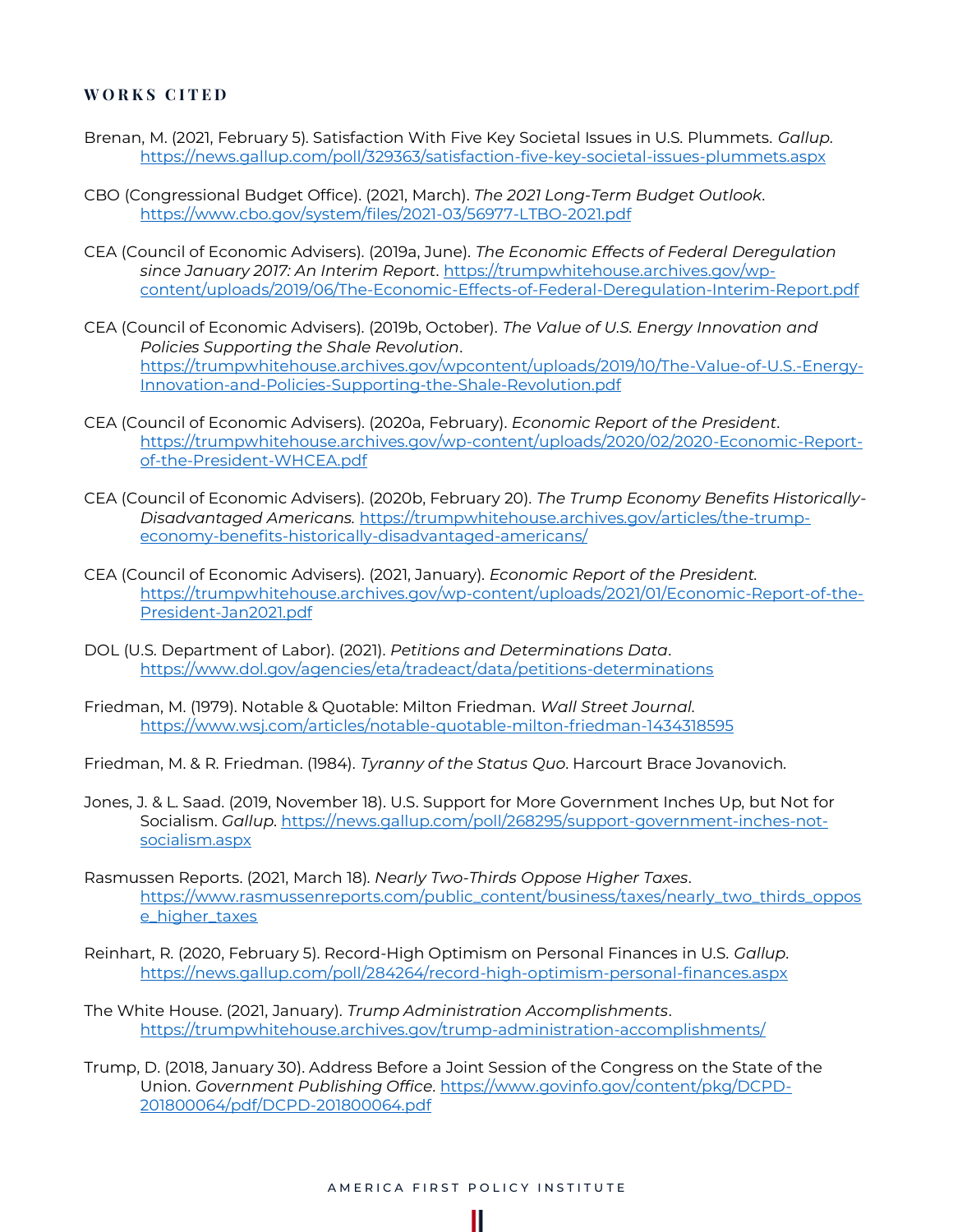- U.S. (United States). (1776, July 4). Declaration of Independence. *National Archives*. <https://www.archives.gov/founding-docs/declaration-transcript>
- USITC (U.S. International Trade Commission). (2019, April). *U.S.-Mexico-Canada Trade Agreement: Likely Impact on the U.S. Economy and on Specific Industry Sectors*. <https://www.usitc.gov/publications/332/pub4889.pdf>
- Washington, G. (1784, October 10). Letter from George Washington to Benjamin Harrison. *National Archives*. [https://founders.archives.gov/documents/Washington/04-02-02-](https://founders.archives.gov/documents/Washington/04-02-02-0082#:~:text=A%20people%20however%2C%20who%20are,trade%20of%20that%20Western%20World) [0082#:~:text=A%20people%20however%2C%20who%20are,trade%20of%20that%20Western%](https://founders.archives.gov/documents/Washington/04-02-02-0082#:~:text=A%20people%20however%2C%20who%20are,trade%20of%20that%20Western%20World) [20World.](https://founders.archives.gov/documents/Washington/04-02-02-0082#:~:text=A%20people%20however%2C%20who%20are,trade%20of%20that%20Western%20World)

Ш